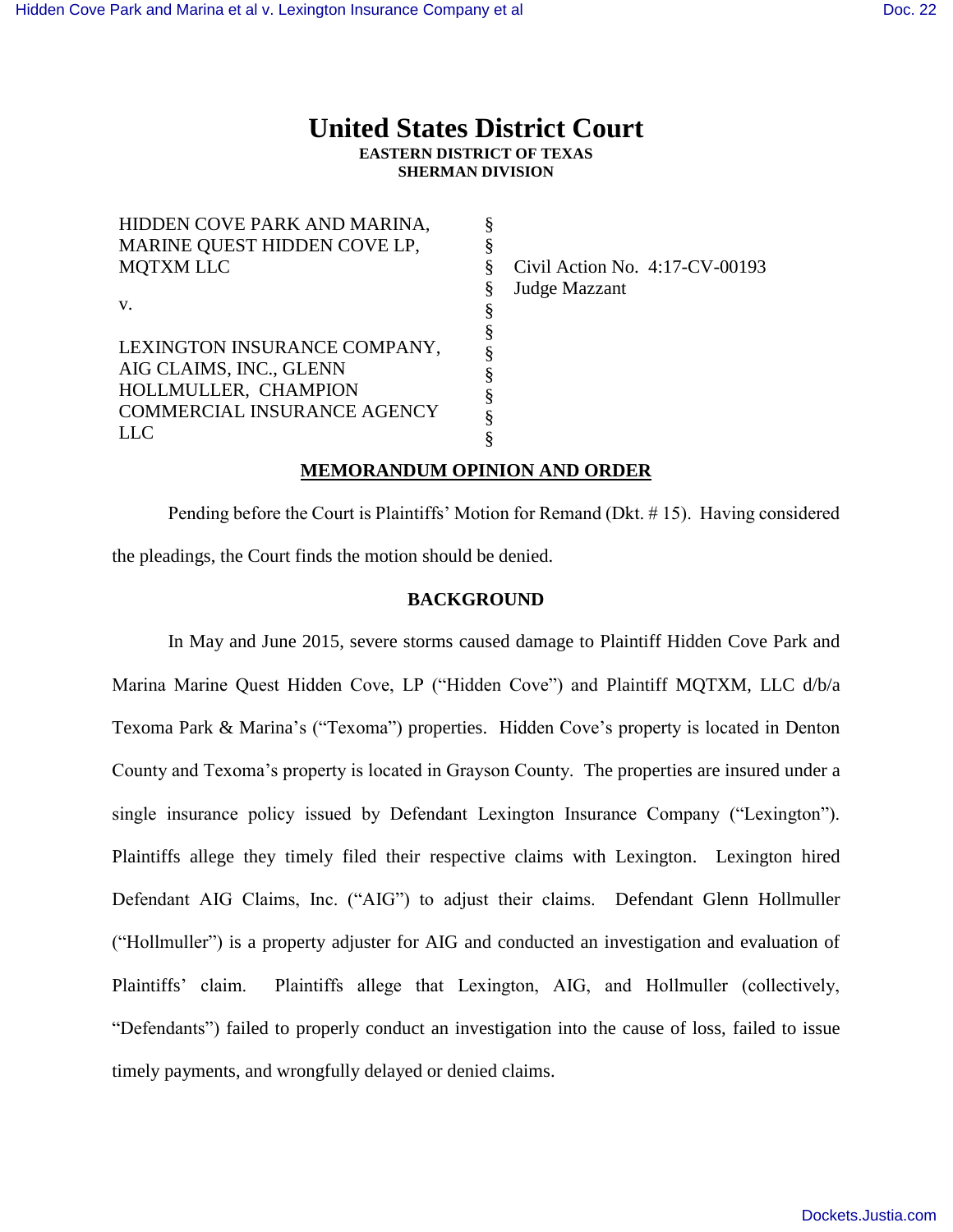On August 12, 2016, Plaintiffs filed their Original Petition in the 192nd Judicial District Court of Dallas County, Texas. Plaintiffs brought claims against Lexington for breach of contract, violations of the Texas Unfair Claims Practices Act, non-compliance with Texas Insurance Code Chapter 542, and breach of common law duty of good faith and fair dealing. Plaintiffs brought claims against AIG and Hollmuller for unfair settlement practices. Plaintiffs' Original Petition also included claims against Champion Commercial Insurance Agency, LLC ("Champion") for violations of the Texas Insurance Code and negligence. In March 2017, Plaintiffs settled all claims with Champion.

Plaintiffs are both Texas citizens. Texoma is a limited liability company and Hidden Cove is a limited partnership. Texoma's partners and Hidden Cove's members are Marcel Bosworth and Dwight Bosworth. Both individuals are Texas citizens.

Lexington is incorporated in Delaware and has its principal place of business in Massachusetts. Lexington is thus a citizen of Delaware and Massachusetts. AIG is incorporated in Delaware and has its principal place of business in New York. AIG is a citizen of Delaware and New York. Hollmuller is Texas citizen. The parties state Champion is also a Texas citizen.<sup>1</sup>

On March 14, 2017, after Plaintiffs settled with Champion, Defendants removed this action to the Northern District of Texas (Dkt. #1). Defendants argue that diversity exists between the parties because Plaintiffs are no longer pursuing claims against Champion, a Texas citizen. Plaintiffs further argue that diversity exists between the parties because Hollmuller, also a Texas citizen, was improperly joined to the suit. On March 22, 2017, the case was transferred to the Court from the Northern District of Texas (Dkt. #7).

 $\overline{a}$ 

<sup>&</sup>lt;sup>1</sup> The Original Petition does not identify Champion's members or their citizenship.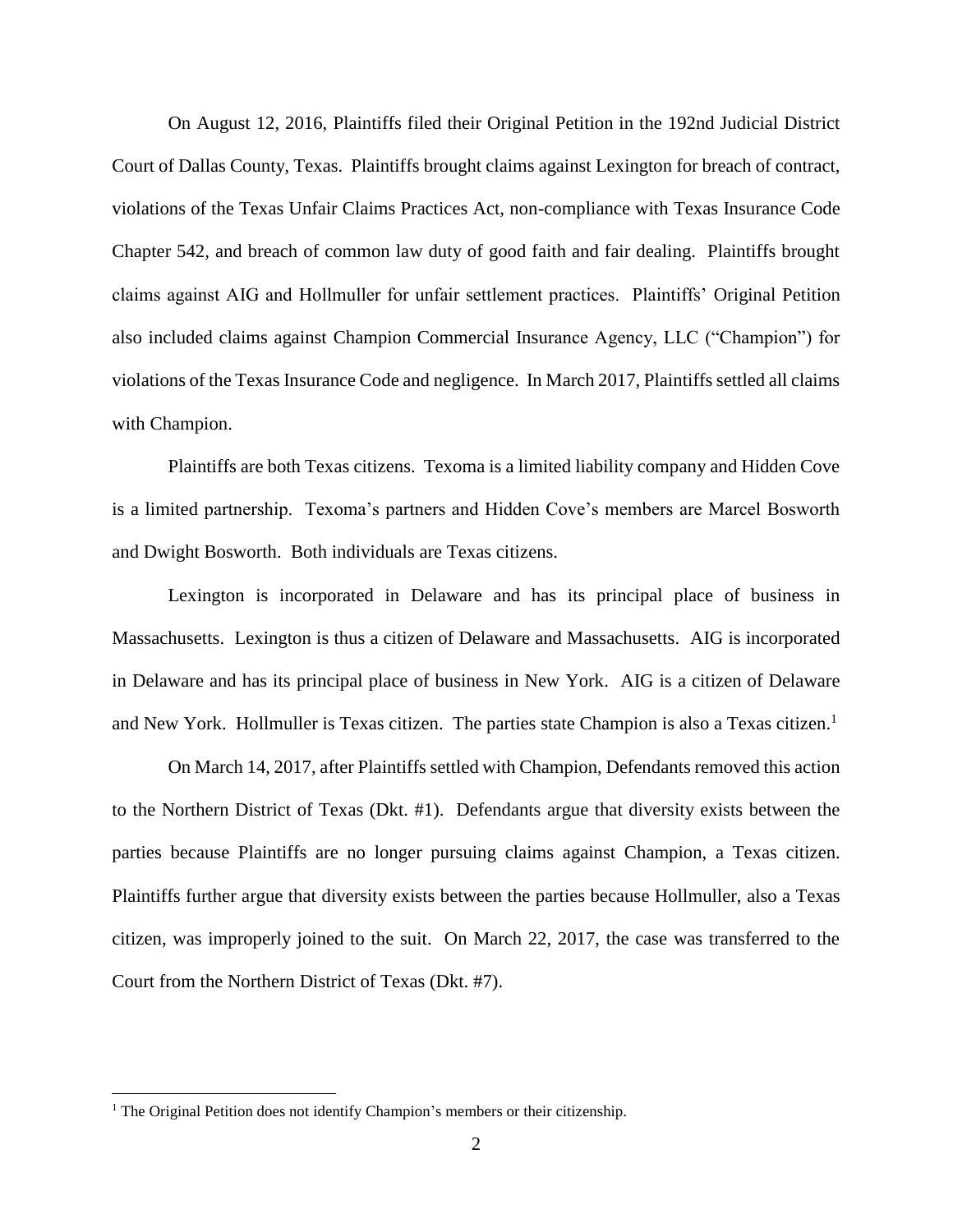On April 11, 2017, Plaintiffs filed a Motion for Remand (Dkt. #15). On April 25, 2017, Defendants filed a response (Dkt. #16). On May 2, 2017, Plaintiffs filed a reply (Dkt. #17). On May 9, 2017, Defendants filed a sur-reply (Dkt. #20).

### **LEGAL STANDARD**

A defendant may remove any civil action from state court to a district court of the United States which has original jurisdiction. 28 U.S.C. § 1441. District courts have original jurisdiction over all civil actions that are between citizens of different states and involve an amount in controversy in excess of \$75,000, exclusive of interest and costs. 28 U.S.C. § 1332. The party seeking removal "bears the burden of establishing that federal jurisdiction exists and that removal was proper." *Manguno v. Prudential Prop. & Cas. Ins. Co.*, 276 F.3d 720, 723 (5th Cir. 2002); *Weaver v. Zurich Am. Ins. Co.*, No. Civ. A. H–10–1813, 2010 WL 3910053, at \*1 (S.D. Tex. Oct. 1, 2010). The removal statute must "be strictly construed, and any doubt about the propriety of removal must be resolved in favor of remand." *Gasch v. Hartford Accident & Indem. Co.*, 491 F.3d 278, 281–82 (5th Cir. 2007). A district court is required to remand the case to state court if, at any time before final judgment, it determines that it lacks subject matter jurisdiction. *See* 28 U.S.C. § 1447(c); *Groupo Dataflux v. Atlas Glob. Grp., L.P.*, 541 U.S. 567, 571 (2004).

"When assessing whether diversity jurisdiction exists, a court must disregard non-diverse citizenship of an improperly joined defendant." *Doucet v. State Farm Fire and Cas. Co.*, No. 1:09–CV–142, 2009 WL 3157478, at \*4 (E.D. Tex. Sept. 25, 2009) (citing *Smallwood v. Ill. Cent. R.R. Co.*, 385 F.3d 568, 572–73 (5th Cir. 2004)). A defendant who contends that a non-diverse party is improperly joined has a "heavy" burden of proof. *Green v. Amerada Hess Corp.*, 707 F.2d 201, 205 (5th Cir. 1983); *Great Plains Trust Co. v. Morgan Stanley Dean Witter & Co.*, 313 F.3d 305, 312 (5th Cir. 2002) (citation omitted). "In making its determination, the court must ordinarily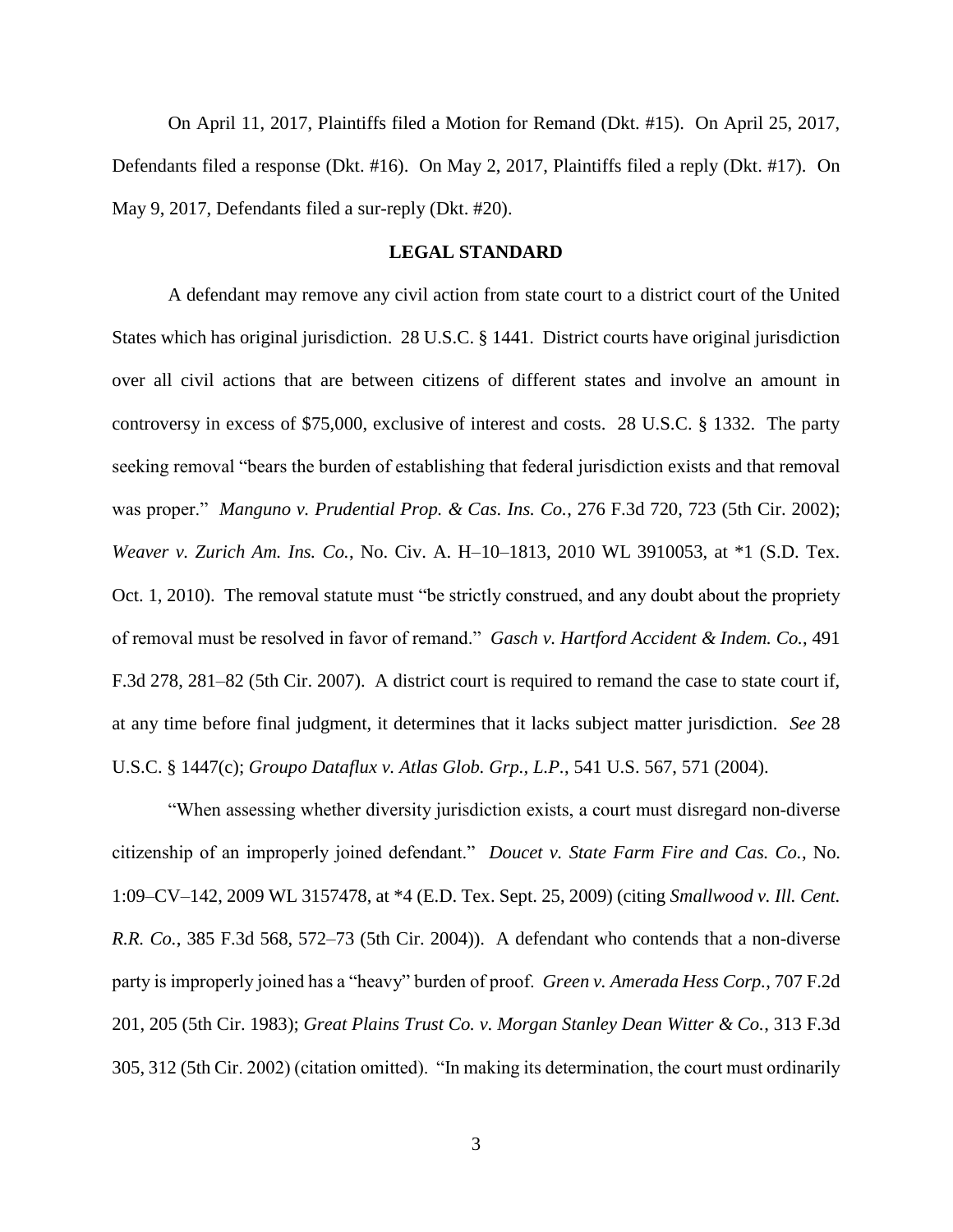evaluate all of the factual allegations in the plaintiff's state court pleadings in the light most favorable to the plaintiff, resolving all contested issues of substantive fact in favor of the plaintiff." *Green*, 707 F.2d at 205.

"The removing party must prove that there is absolutely no possibility that the plaintiff will be able to establish a cause of action against the in-state defendant in state court, or that there has been outright fraud in the plaintiff's pleading of jurisdictional facts." *Great Plains Trust*, 313 F.3d at 312 (quoting *Green*, 707 F.2d at 205). After the Court resolves all disputed questions of fact and all ambiguities in controlling state law in favor of the plaintiff, the Court determines whether the plaintiff has any possibility of recovery against the party whose joinder is questioned. *Id.* (citation omitted). If there is a reasonable basis for predicting that the state law might impose liability on the facts of the case, then there is no fraudulent joinder. *Id.* (citation omitted). This possibility must be reasonable and not just theoretical. *Id.*

A determination of improper joinder must be based on an analysis of the causes of action alleged in the complaint at the time of removal. *See Cavallini v. State Farm Mut. Auto Ins. Co.*, 44 F.3d 256, 264 (5th Cir. 1995). "A district court should ordinarily resolve [claims of] improper joinder by conducting a Rule 12(b)(6)-type analysis." *McDonal v. Abbott Labs.*, 408 F.3d 177, 183 n.6 (5th Cir. 2005); *see also Boone v. Citigroup, Inc.*, 416 F.3d 382, 388 (5th Cir. 2005). "[I]f a plaintiff can survive a Rule 12(b)(6)-type challenge, there is generally no improper joinder." *Guillory v. PPG Indus., Inc.*, 434 F.3d 303, 309 (5th Cir. 2005) (citation omitted); *Smallwood*, 385 F.3d at 573. The Court, however, must carefully distinguish an attack on the overall merits of the case from a showing that defendants were improperly joined in order to defeat diversity. *See Smallwood*, 385 F.3d at 573; *see also Gasch* 491 F.3d at 284.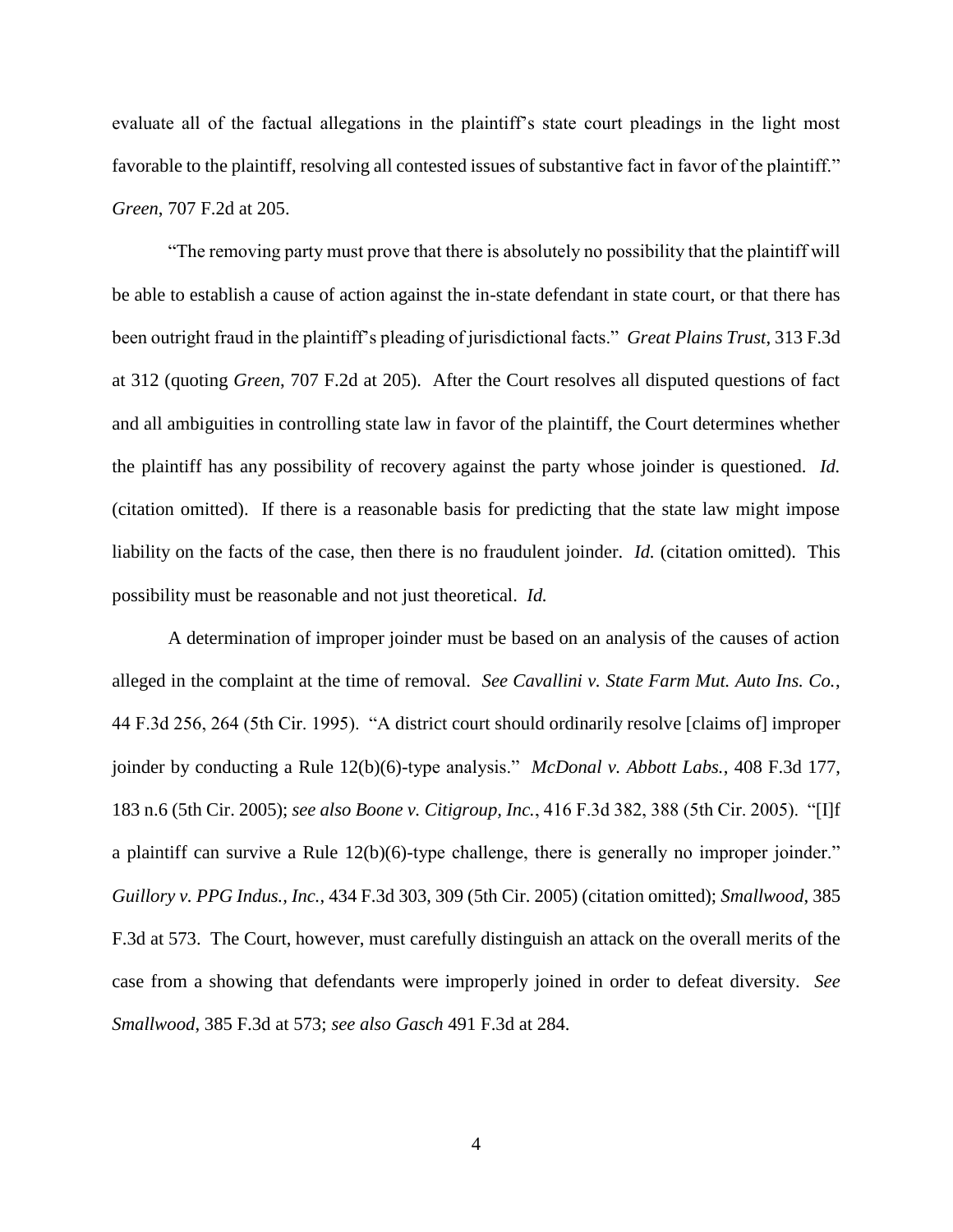Plaintiffs must plead "enough facts to state a claim to relief that is plausible on its face." *Bell Atl. Corp. v. Twombly*, 550 U.S. 544, 570 (2007). Merely lumping diverse and non-diverse defendants together in undifferentiated liability averments of a petition does not satisfy the requirement to state specific actionable conduct against the non-diverse defendant. *See Griggs v. State Farm Lloyds*, 181 F.3d 694, 699 (5th Cir. 1999). Merely asserting a laundry list of statutory violations without factual support as to how a non-diverse defendant violated the statute will not suffice. *Doucet*, 2009 WL 3157478, at \*5. However, the joinder of an in-state, non-diverse defendant is proper as long as the plaintiff's petition contains factual allegations sufficient to render one of the statutory claims plausible. *Escuadra v. Geovera Specialty Ins. Co.*, 739 F. Supp. 2d 967, 985 (E.D. Tex. 2010).

#### **ANALYSIS**

A defendant alleging improper joinder has the heavy burden of demonstrating either (1) actual fraud in the pleading of jurisdictional facts or (2) the plaintiff's inability to establish a cause of action against the non-diverse party in state court. *Crockett v. R.J. Reynolds Tobacco Co.*, 436 F.3d 529, 532 (5th Cir. 2006) (quoting *Travis v. Irby*, 326 F.3d 644, 646-47 (5th Cir. 2003)). Under the second prong, which provides the relevant inquiry in this case, the standard is whether the defendant has demonstrated that there is no reasonable basis to predict that the plaintiff might be able to recover against the in-state defendant. *See Smallwood*, 385 F.3d at 573. Therefore, the question for the Court is whether Defendants have shown that Plaintiffs have *no possibility* of establishing a valid cause of action against the non-diverse defendant, Hollmuller. The Court applies the federal pleading standard in addressing the question of improper joinder. *See Int'l Energy Ventures Mgmt., L.L.C. v. United Energy Grp., Ltd.*, 818 F.3d 193, 208 (5th Cir. 2016).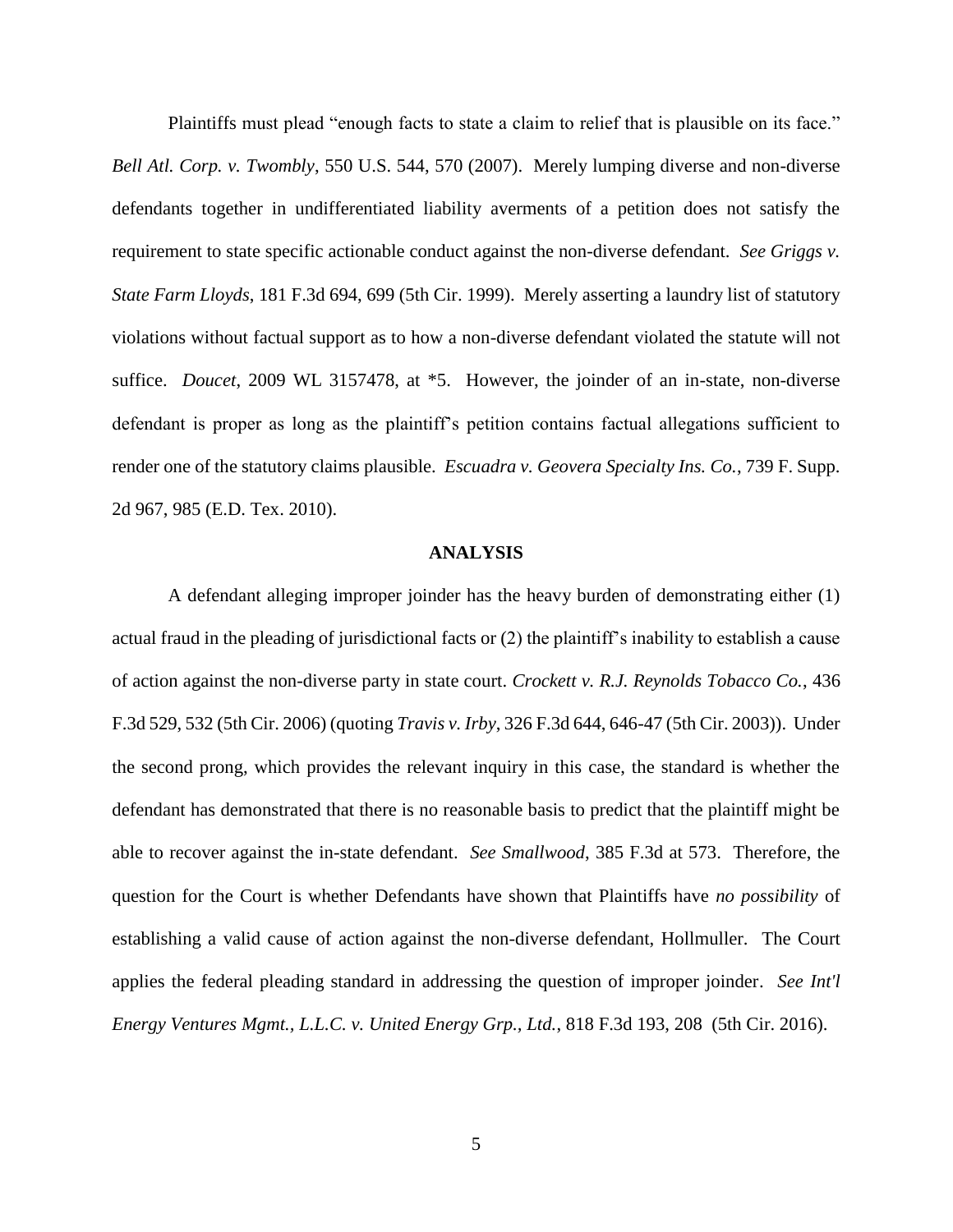Plaintiffs bring claims against Hollmuller for unfair settlement practices. In their Original Petition, Plaintiffs allege that Hollmuller is required to comply with the Texas Insurance Code and is individually liable for his unfair and deceptive acts. *See* Dkt. #1, Exhibit 5 at p. 17. Plaintiffs further allege that Hollmuller's "unfair practices . . . of misrepresenting to Plaintiffs material facts relating to coverage at issue, constitutes an unfair method of competition and an unfair or deceptive act or practice in the business of insurance." (Dkt. #1, Exhibit 5 at p. 18). Plaintiffs generally allege that Hollmuller failed to properly investigate, evaluate, and adjust Plaintiffs' claims and performed an outcome oriented investigation.

Under Texas law, an insured may have a valid cause of action against an insurance adjuster under the proper circumstances, but only if sufficient facts exist, and are pleaded, involving allegedly harmful conduct by the adjuster toward Plaintiff. Texas law does permit adjuster to be held individually liable for violations of the Texas Insurance Code, Chapter 541. *See* Tex. Ins. Code § 541.002(2) (defining "person" to include "adjuster"); *see also Hornbuckle v. State Farm Lloyds*, 385 F.3d 538, 544-45 (5th Cir. 2004). However, "to find a reasonable possibility that a Texas court would allow recovery against an insurance adjuster, the plaintiff must demonstrate that the adjuster, as an individual, committed the Texas Insurance Code violation . . . that caused the harm." *Calvary United Pentecostal Church v. Church Mut. Ins. Co*., No. 4:15-CV-365, 2015 WL 5354827, at \*3 (E.D. Tex. Sept. 14, 2015) (citations omitted). "For an adjuster to be held individually liable, they have to have committed some act that is prohibited by the section, not just be connected to an insurance company's denial of coverage." *Elizondo v. Metro. Lloyds Ins. Co. of Texas*, No. 4:16-CV-306, 2016 WL 4182729, at \*3 (E.D. Tex. Aug. 8, 2016); *Walters v. Metro. Lloyds Ins. Co. of Texas*, No. 4:16-CV-307, 2016 WL 3764855, at \*3 (E.D. Tex. July 14, 2016).